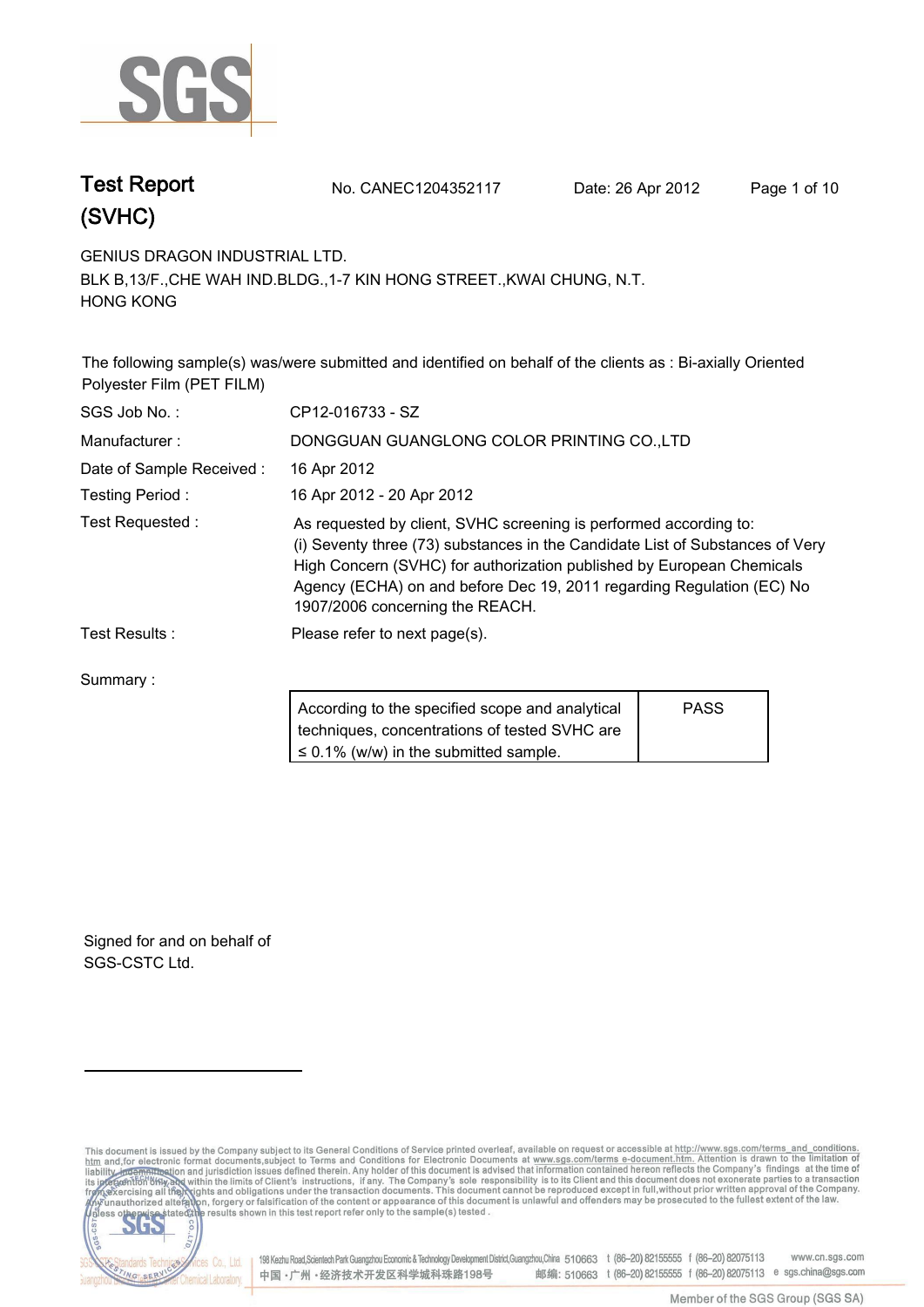

**Test Report. No. CANEC1204352117 Date: 26 Apr 2012. Page 2 of 10.**

### **Remark :**

(1) The chemical analysis of specified SVHC is performed by means of currently available analytical techniques against the following SVHC related documents published by ECHA: http://echa.europa.eu/web/guest/candidate-list-table

These lists are under evaluation by ECHA and may subject to change in the future.

(2) Concerning article(s):

In accordance with Regulation (EC) No 1907/2006, any EU producer or importer of articles shall notify ECHA, in accordance with paragraph 4 of Article 7, if a substance meets the criteria in Article 57 and is identified in accordance with Article 59(1) of the Regulation, if (a) the substance in the Candidate List is present in those articles in quantities totaling over one tonne per producer or importer per year; and (b) the substance in the Candidate List is present in those articles above a concentration of 0.1% weight by weight (w/w).

Article 33 of Regulation (EC) No 1907/2006 requires supplier of an article containing a substance meeting the criteria in Article 57 and identified in accordance with Article 59(1) in a concentration above 0.1% weight by weight (w/w) shall provide the recipient of the article with sufficient information, available to the supplier, to allow safe use of the article including, as a minimum, the name of that substance in the Candidate List.

SGS adopts the interpretation of ECHA for SVHC in article unless indicated otherwise. Detail explanation is available at the following link: http://webstage.contribute.sgs.net/corpreach/documents/SGS-CTS\_SVHC-paper-EN-11.pdf

(3) Concerning material(s):

Test results in this report are based on the tested sample. This report refers to testing result of tested sample submitted as homogenous material(s). In case such material is being used to compose an article, the results indicated in this report may not represent SVHC concentration in such article. If this report refers to testing result of composite material group by equal weight proportion, the material in each composite test group may come from more than one article.

If the sample is a substance or mixture, and it directly exports to EU, client has the obligation to comply with the supply chain communication obligation under Article 31 of Regulation (EC) No. 1907/2006 and the conditions of Authorization of substance of very high concern included in the Annex XIV of the Regulation (EC) No. 1907/2006.

(4) Concerning substance and preparation:

If a SVHC is found over 0.1% (w/w) and/or the specific concentration limit which is set in Regulation (EC) No 1272/2008 and No 790/2009, client is suggested to prepare a Safety Data Sheet (SDS) against the SVHC to comply with the supply chain communication obligation under Regulation (EC) No 1907/2006, in which:

- a substance that is classified as hazardous under the CLP Regulation (EC) No 1272/2008.

- a mixture that is classified as dangerous according Dangerous Preparations Directive 1999/45/EC or classified as hazardous under the CLP Regulation (EC) No 1272/2008, when their concentrations are equal to, or greater than, those defined in the Article 3(3) of 1999/45/EC or the lower values given in Part 3 of Annex VI of Regulation (EC) No. 1272/2008; or

- a mixture is not classified as dangerous under Directive 1999/45/EC, but contains either:

This document is issued by the Company subject to its General Conditions of Service printed overleaf, available on request or accessible at http://www.sgs.com/terms\_and\_conditions.<br>
htm and for electronic format documents, CO.LTD. 565 198 Kezhu Road, Scientech Park Guangzhou Economic & Technology Development District, Guangzhou, China 510663 t (86-20) 82155555 f (86-20) 82075113 **Co., Ltd.** www.cn.sas.com dards Tech 邮编: 510663 t (86-20) 82155555 f (86-20) 82075113 e sgs.china@sgs.com 中国·广州·经济技术开发区科学城科珠路198号 NG SERY Chemical Laboratory.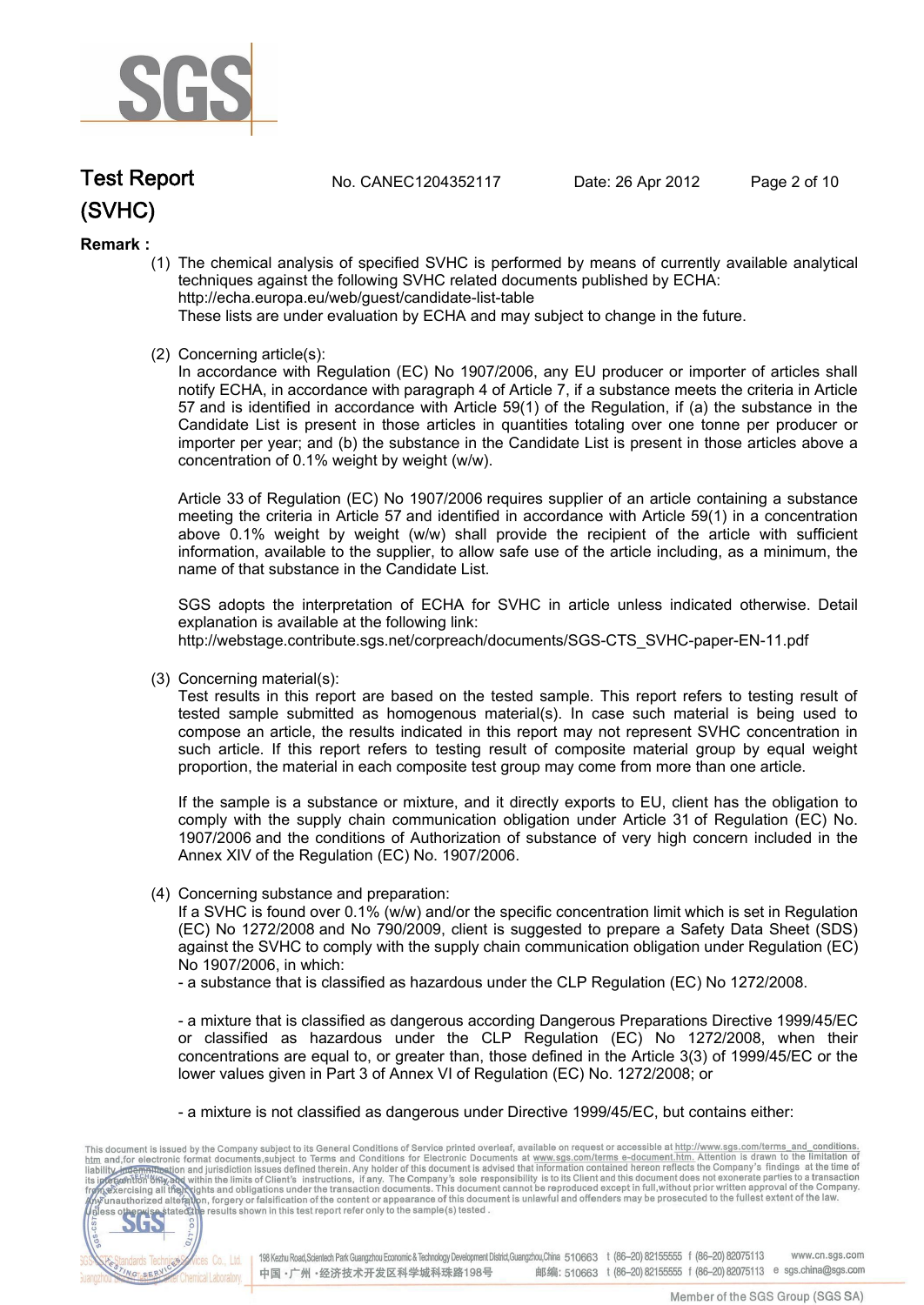

### **(SVHC) Test Report. No. CANEC1204352117 Date: 26 Apr 2012. Page 3 of 10.**

(a) a substance posing human health or environmental hazards in an individual concentration of ≥ 1 % by weight for mixtures that are solid or liquids (i.e., non-gaseous mixtures) or ≥ 0.2 % by volume for gaseous mixtures; or

(b) a substance that is PBT, or vPvB in an individual concentration of  $\geq 0.1$  % by weight for mixtures that are solid or liquids (i.e., non-gaseous mixtures); or

(c) a substance on the SVHC candidate list (for reasons other than those listed above), in an individual concentration of ≥ 0.1 % by weight for non-gaseous mixtures; or

- (d) a substance for which there are Europe-wide workplace exposure limits.
- (5) If a SVHC is found over the reporting limit, client is suggested to identify the component which contains the SVHC and the exact concentration of the SVHC by requesting further quantitative analysis from the laboratory.

| Test Sample :        |                      |                    |  |
|----------------------|----------------------|--------------------|--|
| Sample Description : |                      |                    |  |
| Specimen No.         | <b>SGS Sample ID</b> | <b>Description</b> |  |
|                      | CAN12-043521.001     | Transparent film   |  |

### **Test Method :.**

**SGS In-House method-GZTC CHEM-TOP-092-01, GZTC CHEM-TOP-092-02, Analyzed by ICP-OES, GC-MS Colorimetric method/HPLC and UV-VIS..**

This document is issued by the Company subject to its General Conditions of Service printed overleaf, available on request or accessible at http://www.sgs.com/terms\_and\_conditions.<br>htm\_and, for electronic format documents,



198 Kezhu Road,Scientech Park Guangzhou Economic & Technology Development District,Guangzhou,China 510663 t (86-20) 82155555 f (86-20) 82075113 www.cn.sgs.com 邮编: 510663 t (86-20) 82155555 f (86-20) 82075113 e sgs.china@sgs.com 中国·广州·经济技术开发区科学城科珠路198号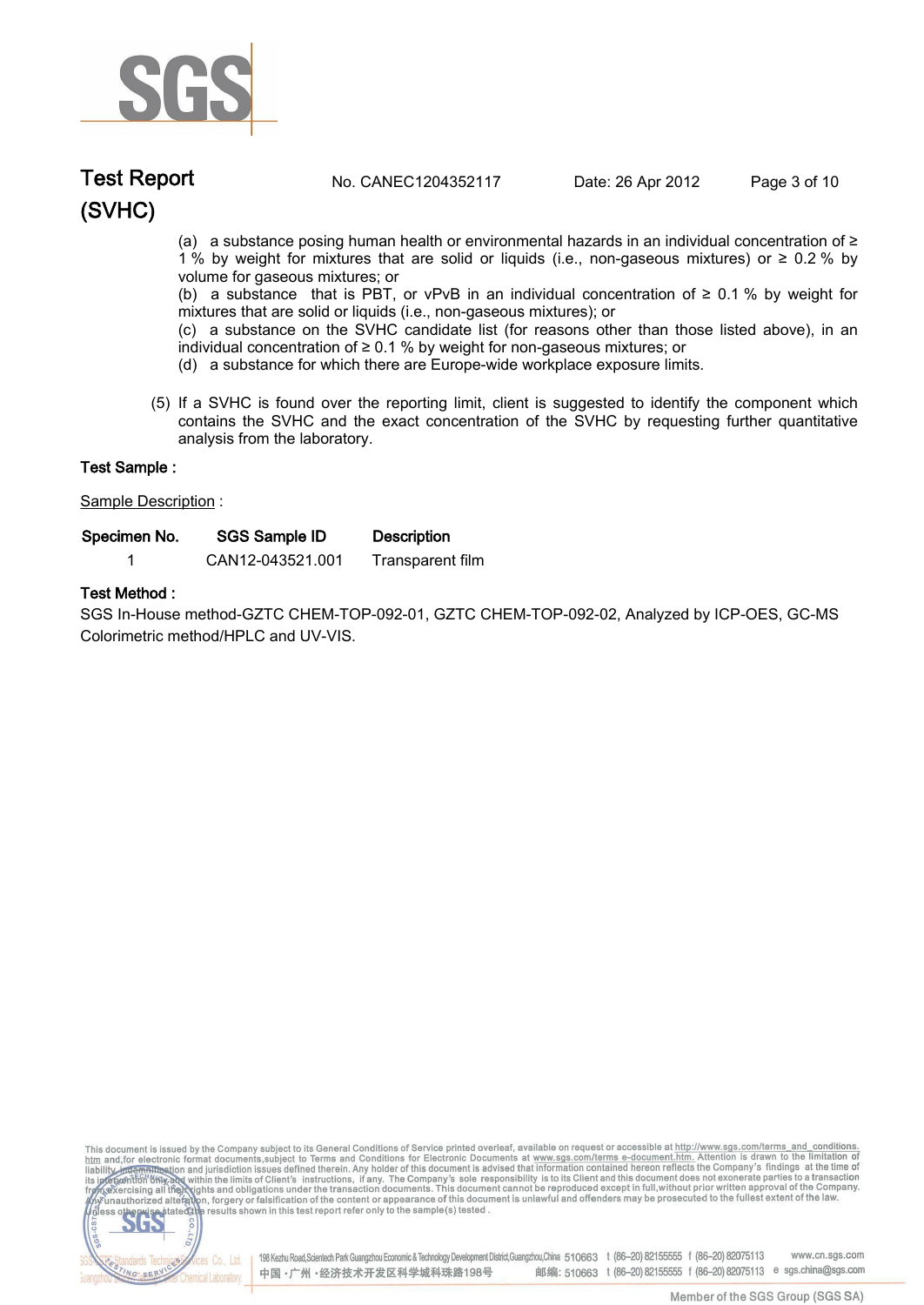

**Test Report. No. CANEC1204352117 Date: 26 Apr 2012. Page 4 of 10.**

### **Test Result : (Substances in the Candidate List of SVHC).**

| <b>Substance Name</b>                                                      | <b>CAS No.</b> | EC No.    | 001<br><b>Concentration</b><br>$(\%)$ | RL (%) |
|----------------------------------------------------------------------------|----------------|-----------|---------------------------------------|--------|
| 1,2-Benzenedicarboxylic acid,<br>di-C6-8-branched alkyl esters, C7-rich    | 71888-89-6     | 276-158-1 | <b>ND</b>                             | 0.050  |
| 1,2-Benzenedicarboxylic acid,<br>di-C7-11-branched and linear alkyl esters | 68515-42-4     | 271-084-6 | <b>ND</b>                             | 0.050  |
| 1,2-Dichloroethane                                                         | 107-06-2       | 203-458-1 | <b>ND</b>                             | 0.050  |
| 1,2,3-trichloropropane                                                     | $96 - 18 - 4$  | 202-486-1 | <b>ND</b>                             | 0.050  |
| 1-methyl-2-pyrrolidone                                                     | 872-50-4       | 212-828-1 | <b>ND</b>                             | 0.050  |
| 2,2'-dichloro-4,4'-methylenedianiline                                      | $101 - 14 - 4$ | 202-918-9 | <b>ND</b>                             | 0.050  |
| 2,4-Dinitrotoluene                                                         | $121 - 14 - 2$ | 204-450-0 | <b>ND</b>                             | 0.050  |
| 2-Ethoxyethanol                                                            | 110-80-5       | 203-804-1 | <b>ND</b>                             | 0.050  |
| 2-ethoxyethyl acetate                                                      | 111-15-9       | 203-839-2 | <b>ND</b>                             | 0.050  |
| 2-Methoxyaniline; o-Anisidine                                              | $90 - 04 - 0$  | 201-963-1 | <b>ND</b>                             | 0.050  |
| 2-Methoxyethanol                                                           | 109-86-4       | 203-713-7 | <b>ND</b>                             | 0.050  |
| 4,4-Diaminodiphenylmethane(MDA)                                            | 101-77-9       | 202-974-4 | <b>ND</b>                             | 0.050  |
| 4-(1,1,3,3-tetramethylbutyl)phenol                                         | 140-66-9       | 205-426-2 | <b>ND</b>                             | 0.050  |
| 5-tert-butyl-2,4,6-trinitro-m-xylene (musk<br>xylene)                      | $81 - 15 - 2$  | 201-329-4 | <b>ND</b>                             | 0.050  |
| Acrylamide                                                                 | 79-06-01       | 201-173-7 | <b>ND</b>                             | 0.050  |
| Alkanes, C10-13, chloro (Short Chain<br><b>Chlorinated Paraffins)</b>      | 85535-84-8     | 287-476-5 | <b>ND</b>                             | 0.050  |

This document is issued by the Company subject to its General Conditions of Service printed overleaf, available on request or accessible at http://www.sgs.com/terms\_and\_conditions.<br>htm\_and,for electronic format documents,



Electric Co., Ltd. 198 Kezhu Road, Scientech Park Guangzhou Economic & Technology Development District, Guangzhou, China 510663 t (86-20) 82155555 f (86-20) 82075113 www.cn.sgs.com 邮编: 510663 t (86-20) 82155555 f (86-20) 82075113 e sgs.china@sgs.com 中国·广州·经济技术开发区科学城科珠路198号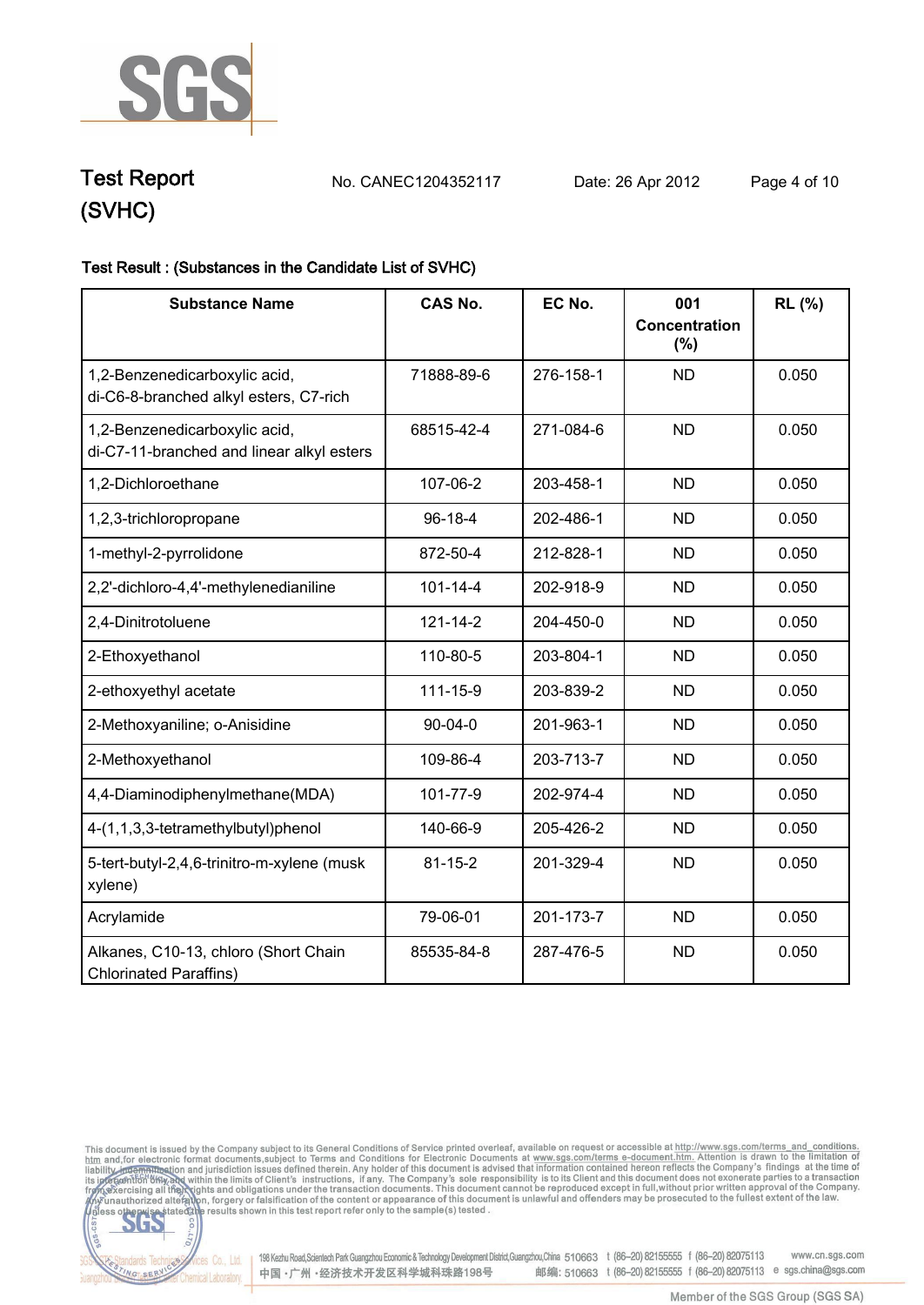

**Test Report. No. CANEC1204352117 Date: 26 Apr 2012. Page 5 of 10.**

| <b>Substance Name</b>                                                                                                                                                                                                                 | <b>CAS No.</b>              | EC No.                 | 001<br>Concentration<br>$(\%)$ | <b>RL</b> (%) |
|---------------------------------------------------------------------------------------------------------------------------------------------------------------------------------------------------------------------------------------|-----------------------------|------------------------|--------------------------------|---------------|
| Aluminosilicate Refractory Ceramic Fibres<br>[with Al2O3 and SiO2 present in certain<br>concentration ranges (Al2O3: 43.5 - 47 %<br>w/w, and SiO2: 49.5 - 53.5 % w/w, or<br>Al2O3: 45.5 - 50.5 % w/w, and SiO2: 48.5 -<br>54 % w/w)]* | 650-017-00-8<br>(Index no.) |                        | <b>ND</b>                      | 0.005         |
| Aluminosilicate Refractory Ceramic Fibres<br>(with oxides of aluminium and silicon as the<br>main components present in variable<br>concentration ranges)*                                                                            | 650-017-00-8<br>(Index no.) |                        | <b>ND</b>                      | 0.005         |
| Ammonium dichromate*                                                                                                                                                                                                                  | 7789-09-5                   | 232-143-1              | <b>ND</b>                      | 0.005         |
| Anthracene                                                                                                                                                                                                                            | 120-12-7                    | 204-371-1              | <b>ND</b>                      | 0.050         |
| Anthracene oil*                                                                                                                                                                                                                       | 90640-80-5                  | 292-602-7              | <b>ND</b>                      | 0.050         |
| Anthracene oil, anthracene paste*                                                                                                                                                                                                     | 90640-81-6                  | 292-603-2              | <b>ND</b>                      | 0.050         |
| Anthracene oil, anthracene paste,<br>anthracene fraction*                                                                                                                                                                             | 91995-15-2                  | 295-275-9              | <b>ND</b>                      | 0.050         |
| Anthracene oil, anthracene paste, distn.<br>lights*                                                                                                                                                                                   | 91995-17-4                  | 295-278-5              | <b>ND</b>                      | 0.050         |
| Anthracene oil, anthracene-low*                                                                                                                                                                                                       | 90640-82-7                  | 292-604-8              | <b>ND</b>                      | 0.050         |
| Arsenic acid*                                                                                                                                                                                                                         | 7778-39-4                   | 231-901-9              | <b>ND</b>                      | 0.005         |
| Benzyl butyl phthalate (BBP)                                                                                                                                                                                                          | 85-68-7                     | 201-622-7              | <b>ND</b>                      | 0.050         |
| Bis (2-ethylhexyl)phthalate (DEHP)                                                                                                                                                                                                    | 117-81-7                    | 204-211-0              | <b>ND</b>                      | 0.050         |
| Bis(2-methoxyethyl) ether                                                                                                                                                                                                             | 111-96-6                    | 203-924-4              | <b>ND</b>                      | 0.050         |
| Bis(2-methoxyethyl) phthalate                                                                                                                                                                                                         | 117-82-8                    | 204-212-6              | <b>ND</b>                      | 0.050         |
| Bis(tributyltin) oxide (TBTO)                                                                                                                                                                                                         | 56-35-9                     | 200-268-0              | <b>ND</b>                      | 0.050         |
| Boric acid*                                                                                                                                                                                                                           | 10043-35-3<br>11113-50-1    | 233-139-2<br>234-343-4 | <b>ND</b>                      | 0.005         |
| Calcium arsenate*                                                                                                                                                                                                                     | 7778-44-1                   | 231-904-5              | <b>ND</b>                      | 0.005         |

This document is issued by the Company subject to its General Conditions of Service printed overleaf, available on request or accessible at http://www.sgs.com/terms. and\_conditions.<br>htm and, for electronic format document



Vices Co., Ltd. | 198 Kezhu Road,Scientech Park Guangzhou Economic & Technology Development District,Guangzhou,China 510663 t (86-20) 82155555 f (86-20) 82075113 www.cn.sgs.com 邮编: 510663 t (86-20) 82155555 f (86-20) 82075113 e sgs.china@sgs.com 中国·广州·经济技术开发区科学城科珠路198号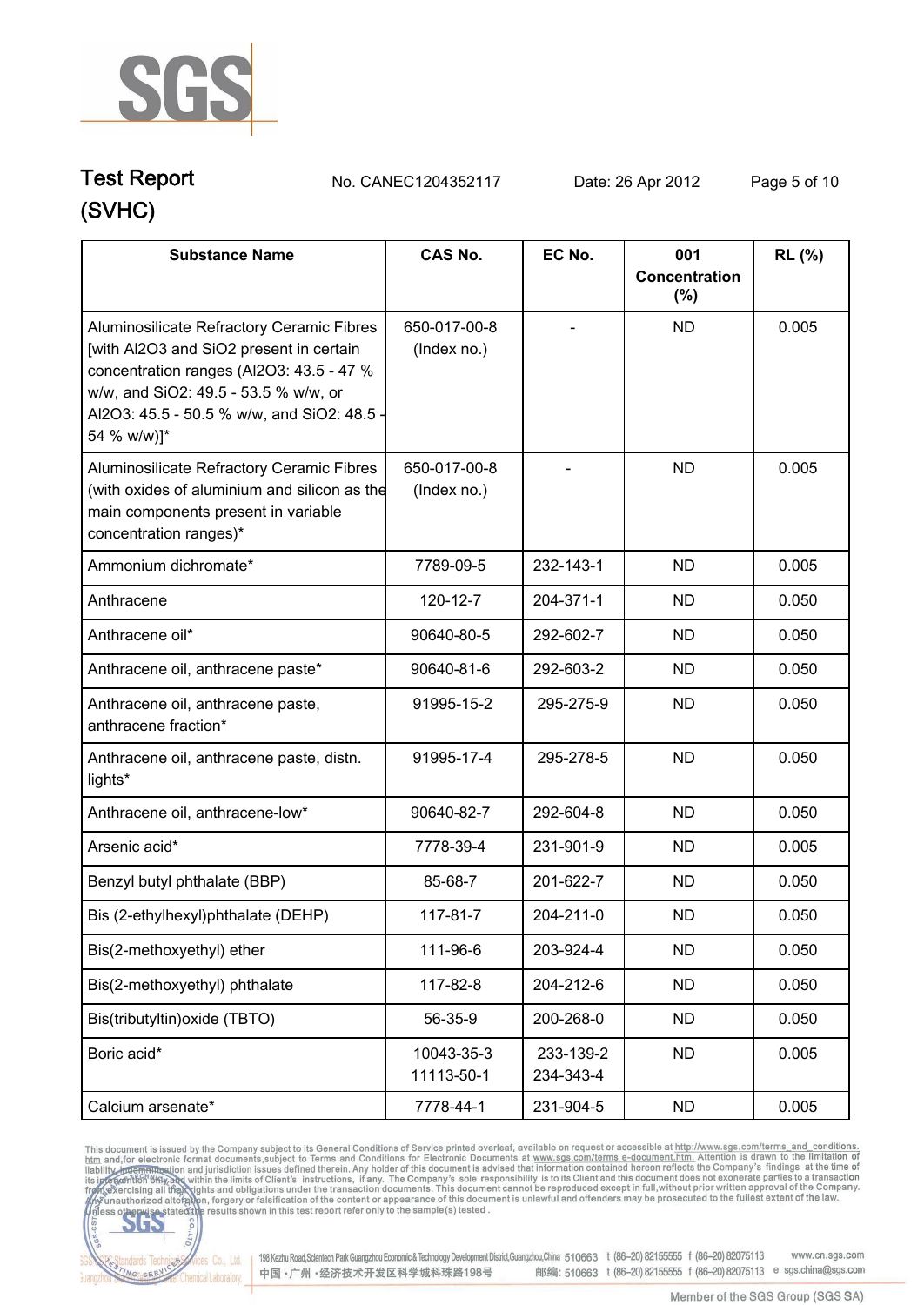

**Test Report. No. CANEC1204352117 Date: 26 Apr 2012. Page 6 of 10.**

| <b>Substance Name</b>                                                                                                        | <b>CAS No.</b>                       | EC No.                        | 001<br>Concentration | RL (%) |
|------------------------------------------------------------------------------------------------------------------------------|--------------------------------------|-------------------------------|----------------------|--------|
|                                                                                                                              |                                      |                               | (%)                  |        |
| Chromic acid, Dichromic acid, Oligomers of<br>chromic acid and dichromic acid*                                               | 7738-94-5<br>13530-68-2              | 231-801-5<br>236-881-5        | <b>ND</b>            | 0.005  |
| Chromium trioxide*                                                                                                           | 1333-82-0                            | 215-607-8                     | <b>ND</b>            | 0.005  |
| Cobalt carbonate*                                                                                                            | 513-79-1                             | 208-169-4                     | <b>ND</b>            | 0.005  |
| Cobalt diacetate*                                                                                                            | 71-48-7                              | 200-755-8                     | <b>ND</b>            | 0.005  |
| Cobalt dichloride*                                                                                                           | 7646-79-9                            | 231-589-4                     | <b>ND</b>            | 0.005  |
| Cobalt dinitrate*                                                                                                            | 10141-05-6                           | 233-402-1                     | <b>ND</b>            | 0.005  |
| Cobalt sulphate*                                                                                                             | 10124-43-3                           | 233-334-2                     | <b>ND</b>            | 0.005  |
| Diarsenic pentaoxide*                                                                                                        | 1303-28-2                            | 215-116-9                     | <b>ND</b>            | 0.005  |
| Diarsenic trioxide*                                                                                                          | 1327-53-3                            | 215-481-4                     | <b>ND</b>            | 0.005  |
| Dibutyl phthalate (DBP)                                                                                                      | 84-74-2                              | 201-557-4                     | <b>ND</b>            | 0.050  |
| Dichromium tris(chromate) *                                                                                                  | 24613-89-6                           | 246-356-2                     | <b>ND</b>            | 0.005  |
| Diisobutyl phthalate                                                                                                         | 84-69-5                              | 201-553-2                     | <b>ND</b>            | 0.050  |
| Disodium tetraborate, anhydrous*                                                                                             | 1303-96-4<br>1330-43-4<br>12179-04-3 | 215-540-4                     | <b>ND</b>            | 0.005  |
| Formaldehyde, oligomeric reaction<br>products with aniline                                                                   | 25214-70-4                           | 500-036-1                     | <b>ND</b>            | 0.050  |
| Hexabromocyclododecane (HBCDD) and<br>all major diastereoisomers identified<br>(α-HBCDD, β-HBCDD, γ-HBCDD) $^{\vartriangle}$ | 25637-99-4<br>3194-55-6              | 247-148-4<br>and<br>221-695-9 | <b>ND</b>            | 0.050  |
| Hydrazine                                                                                                                    | 7803-57-8<br>302-01-2                | 206-114-9                     | <b>ND</b>            | 0.050  |
| Lead chromate*                                                                                                               | 7758-97-6                            | 231-846-0                     | <b>ND</b>            | 0.005  |
| Lead chromate molybdate sulphate red<br>(C.I. Pigment Red 104)*                                                              | 12656-85-8                           | 235-759-9                     | <b>ND</b>            | 0.005  |
| Lead diazide, Lead azide*                                                                                                    | 13424-46-9                           | 236-542-1                     | <b>ND</b>            | 0.005  |

This document is issued by the Company subject to its General Conditions of Service printed overleaf, available on request or accessible at http://www.sgs.com/terms. and\_conditions.<br>htm and, for electronic format document



onces Co., Ltd. | 198 Kezhu Road, Scientech Park Guangzhou Economic & Technology Development District, Guangzhou, China 510663 t (86-20) 82155555 f (86-20) 82075113 www.cn.sgs.com 邮编: 510663 t (86-20) 82155555 f (86-20) 82075113 e sgs.china@sgs.com 中国·广州·经济技术开发区科学城科珠路198号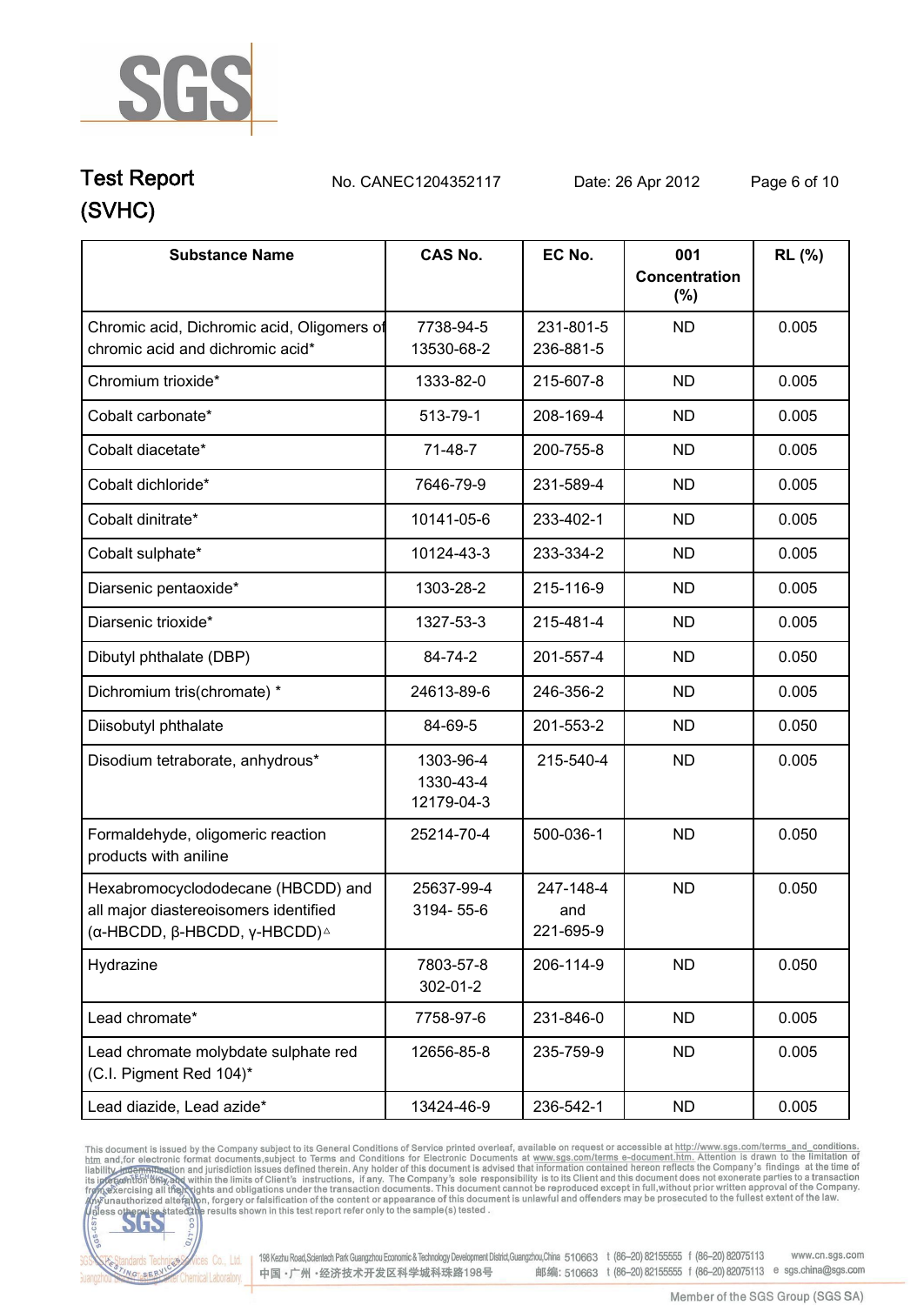

### **(SVHC) Test Report. No. CANEC1204352117 Date: 26 Apr 2012. Page 7 of 10.**

| <b>Substance Name</b>                                  | <b>CAS No.</b>          | EC No.    | 001<br><b>Concentration</b><br>(%) | RL (%) |
|--------------------------------------------------------|-------------------------|-----------|------------------------------------|--------|
| Lead dipicrate*                                        | 6477-64-1               | 229-335-2 | <b>ND</b>                          | 0.005  |
| Lead hydrogen arsenate*                                | 7784-40-9               | 232-064-2 | <b>ND</b>                          | 0.005  |
| Lead styphnate*                                        | 15245-44-0              | 239-290-0 | <b>ND</b>                          | 0.005  |
| Lead sulfochromate yellow (C.I. Pigment<br>Yellow 34)* | 1344-37-2               | 215-693-7 | <b>ND</b>                          | 0.005  |
| N,N-dimethylacetamide                                  | 127-19-5                | 204-826-4 | <b>ND</b>                          | 0.050  |
| Pentazinc chromate octahydroxide*                      | 49663-84-5              | 256-418-0 | <b>ND</b>                          | 0.005  |
| Phenolphthalein                                        | 77-09-8                 | 201-004-7 | <b>ND</b>                          | 0.050  |
| Pitch, coal tar, high temp.*                           | 65996-93-2              | 266-028-2 | <b>ND</b>                          | 0.050  |
| Potassium chromate*                                    | 7789-00-6               | 232-140-5 | <b>ND</b>                          | 0.005  |
| Potassium dichromate*                                  | 7778-50-9               | 231-906-6 | <b>ND</b>                          | 0.005  |
| Potassium<br>hydroxyoctaoxodizincatedichromate*        | 11103-86-9              | 234-329-8 | <b>ND</b>                          | 0.005  |
| Sodium chromate*                                       | 7775-11-3               | 231-889-5 | <b>ND</b>                          | 0.005  |
| Sodium dichromate*                                     | 7789-12-0<br>10588-01-9 | 234-190-3 | <b>ND</b>                          | 0.005  |
| Strontium chromate*                                    | 7789-06-2               | 232-142-6 | <b>ND</b>                          | 0.005  |
| Tetraboron disodium heptaoxide, hydrate*               | 12267-73-1              | 235-541-3 | <b>ND</b>                          | 0.005  |
| Trichloroethylene                                      | 79-01-6                 | 201-167-4 | <b>ND</b>                          | 0.050  |
| Triethyl arsenate*                                     | 15606-95-8              | 427-700-2 | <b>ND</b>                          | 0.005  |
| Trilead diarsenate*                                    | 3687-31-8               | 222-979-5 | <b>ND</b>                          | 0.005  |
| Tris(2-chloroethyl)phosphate                           | 115-96-8                | 204-118-5 | <b>ND</b>                          | 0.050  |

This document is issued by the Company subject to its General Conditions of Service printed overleaf, available on request or accessible at http://www.sgs.com/terms\_and\_conditions.<br>htm\_and,for electronic format documents,



onces Co., Ltd. | 198 Kezhu Road, Scientech Park Guangzhou Economic & Technology Development District, Guangzhou, China 510663 t (86-20) 82155555 f (86-20) 82075113 www.cn.sgs.com 邮编: 510663 t (86-20) 82155555 f (86-20) 82075113 e sgs.china@sgs.com 中国·广州·经济技术开发区科学城科珠路198号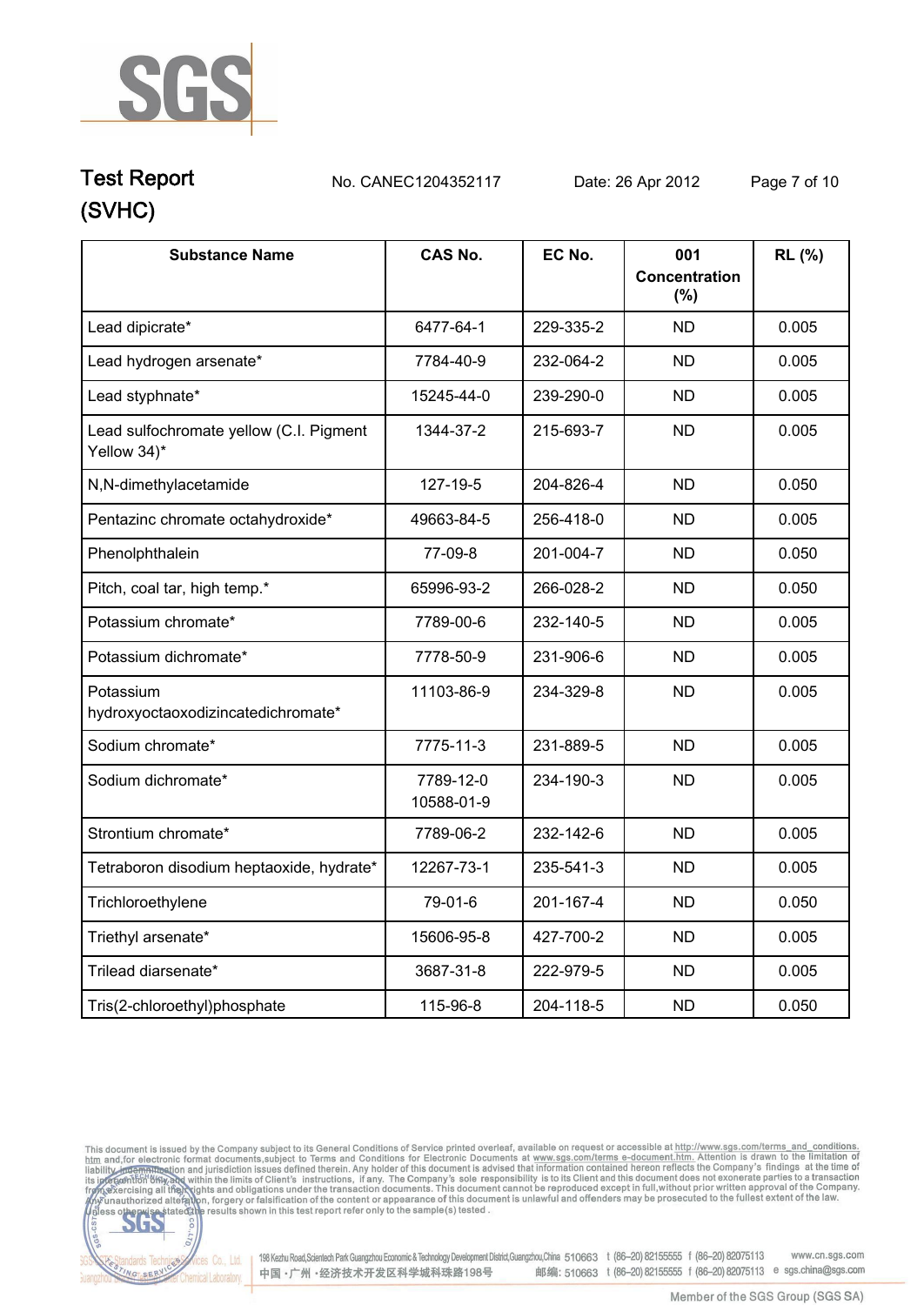

**Test Report. No. CANEC1204352117 Date: 26 Apr 2012. Page 8 of 10.**

| <b>Substance Name</b>                                                                                                                                                                                      | CAS No.                     | EC No. | 001<br>Concentration<br>$(\% )$ | <b>RL</b> (%) |
|------------------------------------------------------------------------------------------------------------------------------------------------------------------------------------------------------------|-----------------------------|--------|---------------------------------|---------------|
| Zirconia Aluminosilicate Refractory<br>Ceramic Fibres [with Al2O3, SiO2 and<br>ZrO2 present in certain concentration<br>ranges (Al2O3: 35 - 36 % w/w, SiO2: 47.5 -<br>50 % w/w, and ZrO2: 15 - 17 % w/w)]* | 650-017-00-8<br>(Index no.) |        | ND.                             | 0.005         |
| Zirconia Aluminosilicate Refractory<br>Ceramic Fibres (with oxides of aluminium,<br>silicon and zirconium as the main<br>components present in variable<br>concentration ranges)*                          | 650-017-00-8<br>(Index no.) |        | ND.                             | 0.005         |

**Notes :.**

**NG SER** 

**1. RL = Reporting Limit. All RL are based on homogenous material.**

**ND = Not detected (lower than RL), ND is denoted on the target compound.**

**2. ∆ CAS No. of diastereoisomers identified (α-HBCDD, β-HBCDD, γ-HBCDD): 134237-50-6, 134237-51-7, 134237-52-8.**

**3. \*The test result is based on the calculation of selected element(s) / marker(s) and to the worst-case scenario. For detail information, please refer to the SGS REACH website:** 

**www.reach.sgs.com/substance-of-very-high-concern-analysis-information-page.htm. Calculated concentration of boric acid, disodium tetraborate, anhydrous and tetraboron**

 **disodium heptaoxide, hydrate are based on the water extractive boron and sodium by ICP-OES.**

 **RL = 0.005% is evaluated for element (i.e. cobalt, arsenic, lead, sodium, chromium, chromium (VI), silicon, aluminum, zirconium, boron, and potassium respectively), except molybdenum RL=0.0005%..**

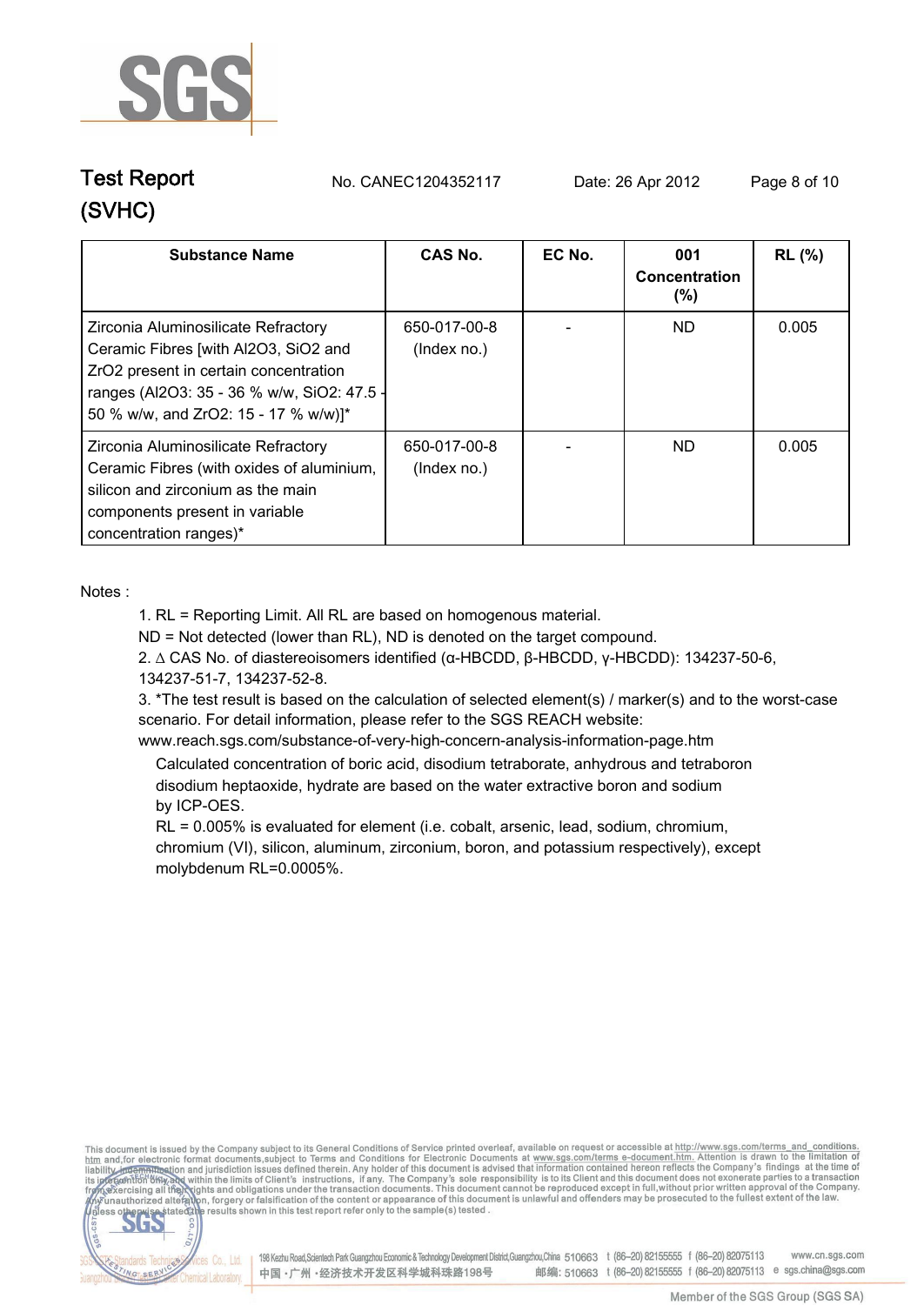

**Test Report. No. CANEC1204352117 Date: 26 Apr 2012. Page 9 of 10.**

NG SERY

**ATTACHMENTS SVHC Testing Flow Chart 1)** Name of the person who made testing: **Bella Wang / Tina Zhao**

**2)** Name of the person in charge of testing: **Adams Yu / Ryan Yang**



This document is issued by the Company subject to its General Conditions of Service printed overleaf, available on request or accessible at http://www.sgs.com/terms\_and\_conditions.<br>htm\_and,for electronic format documents,s S 198 Kezhu Road,Scientech Park Guangzhou Economic & Technology Development District,Guangzhou,China 510663 t (86-20) 82155555 f (86-20) 82075113 www.cn.sgs.com dards Te fices Co., Ltd.

中国·广州·经济技术开发区科学城科珠路198号

邮编: 510663 t (86-20) 82155555 f (86-20) 82075113 e sgs.china@sgs.com